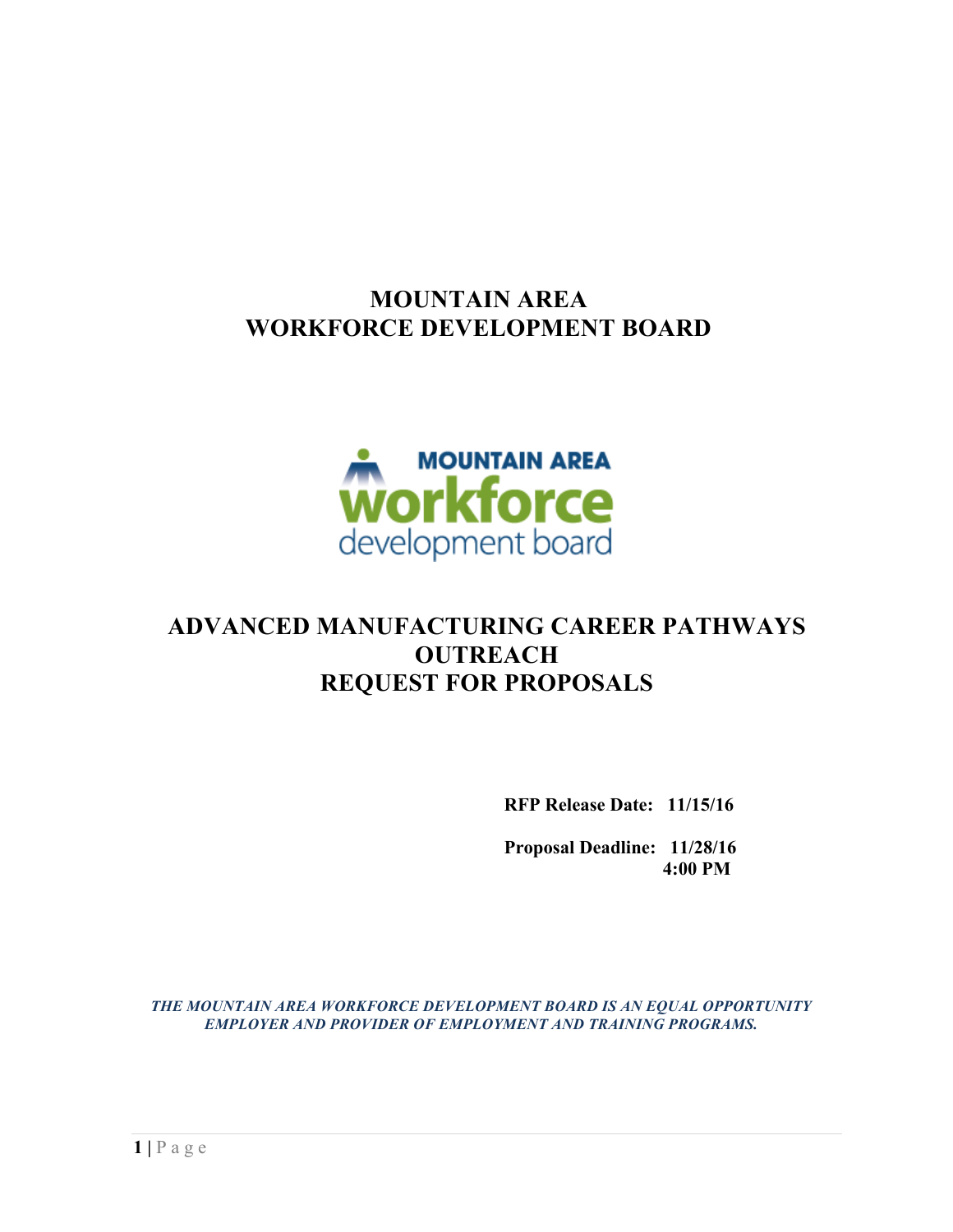### **I. INVITATION TO BID**

To: All Potential Advanced Manufacturing Career Pathways Outreach Contractors

From: Nathan Ramey, Director, Mountain Area Workforce Development Board

Request for Proposals – Outreach for Advanced Manufacturing Career Pathways

The enclosed Request for Proposal (RFP) package contains the application instructions, specifications describing the services sought, budgeting requirements and format criteria for proposal review. While every effort has been made to include all necessary information, specifications and examples, the possible need for clarification, interpretation and other detail is recognized. **Bids must be received by November 28, 2016 by 4:00 PM** at Mountain Area Workforce Development Board, Land of Sky Regional Council, 339 New Leicester Highway, Suite 140, Asheville, NC 28806. ANY PROPOSALS RECEIVED AFTER THE DUE DATE AND TIME, REGARDLESS OF POSTMARK OR MAILING RECEIPT DATE OR WITHOUT THE SPECIFIED NUMBER OF **3 (three)** COPIES, CLEARLY MARKED, WILL NOT BE CONSIDERED FOR SELECTION. Thank you for your interest in providing career center signage.

#### II. **SOLICITATION PROCESS AND TERMS INSTRUCTIONS FOR SUBMISSION**

Proposals are being solicited for Advanced Manufacturing Career Pathways Outreach for the Local Area which includes Buncombe, Henderson, Madison, and Transylvania Counties. The Advanced Manufacturing sector in the Local Area have organized to develop a promotional workforce recruitment campaign to inform on Advanced Manufacturing career path opportunities. The campaign will include the development of various marketing assets such as videos, postcards, and a tradeshow booth. Photography and video content will feature real world workplace environments and employees' own stories.

All forms should be completed with all information requested and executed properly. Proposals that fail to include all applicable forms and information will not be considered. Proposals for Advanced Manufacturing Career Pathways Outreach must conform to the Advanced Manufacturing Career Pathways for the Local Area which is attached and incorporated by reference into this RFP.

#### III. **Assurances mandated by the bidder(s)**

1. The bidder(s) shall provide affirmative action assurance that it (they) will comply fully with the nondiscrimination and equal opportunity provisions of the Workforce Innovation and Opportunity Act, the Non-traditional Employment for Women Act of 1991; Title VI of the Civil Rights Act of 196f4, as amended; Section 504 of the Rehabilitation Act of 1973, as amended; the Age Discrimination Act of 1975 as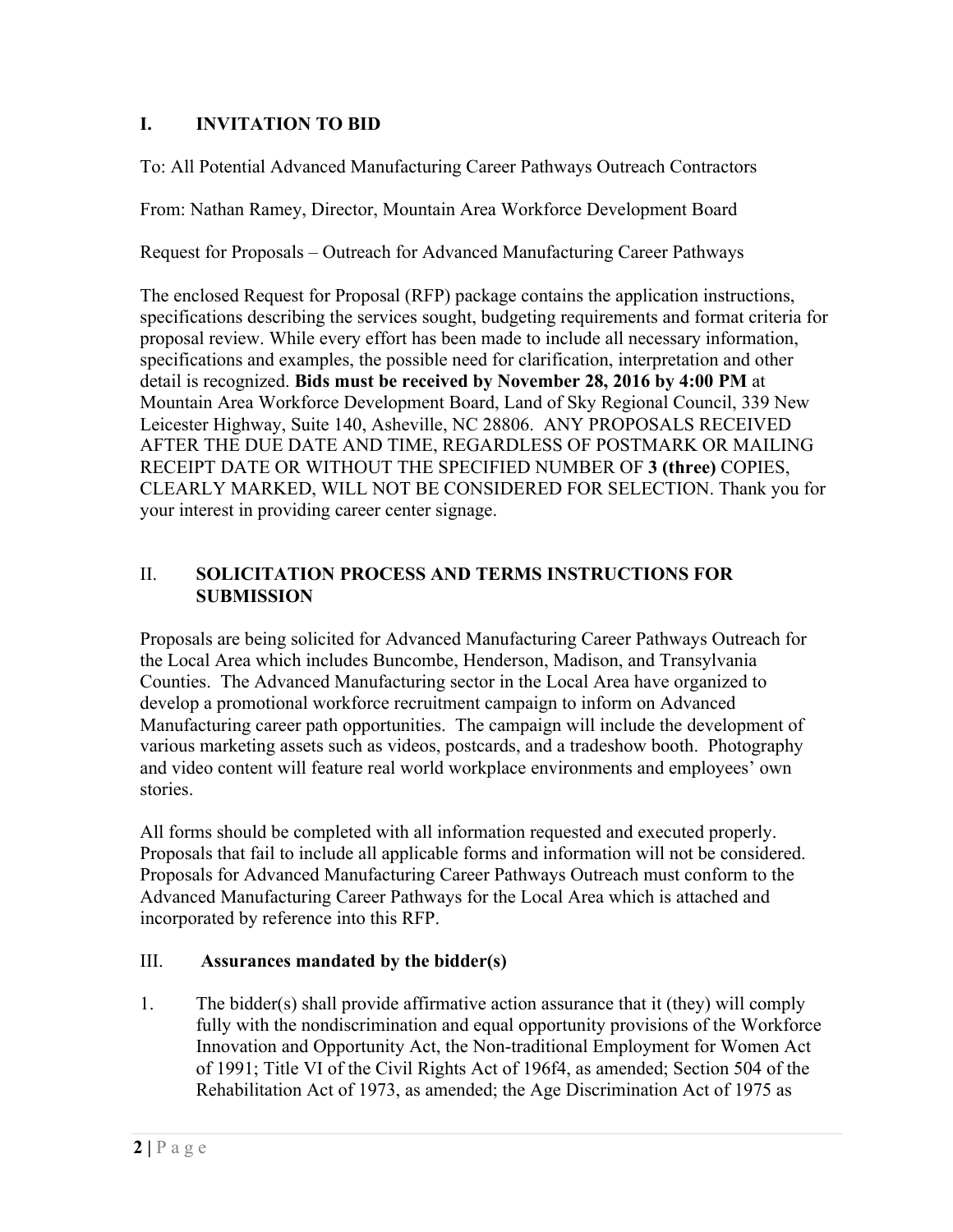amended; Title IX of the Education Amendments of 1972, as amended; and with all applicable requirements imposed by or pursuant to regulations implementing those laws, including but not limited to 29 CFR Part 34.

- 2. Pursuant to G.S. 143-48.5 and G.S. 147-33.95(g), the bidder shall certify that the bidder and the bidder's subcontractors, complies with the requirements of Article 2 of Chapter 64 of the NC General Statutes, including the requirement for each employer with **more than 25 employees** in North Carolina to verify the work authorization of its employees through the federal E-Verify system." E-Verify System Link: www.uscis.gov
- 3. The bidder shall conform to the following pursuant to G.S. 147-86.59, any person identified as engaging in investment activities in Iran, determined by appearing on the Final Divestment List created by the State Treasurer pursuant to G.S. 147-86.58, is ineligible to contract with the State of North Carolina or any political subdivision of the State. The Iran Divestment Act of 2015, G.S. 147-86.55 *et seq*.\* requires that each vendor, prior to contracting with the State certify, and the undersigned on behalf of the Vendor does hereby certify, to the following: 1. that the vendor is not identified on the Final Divestment List of entities that the State Treasurer has determined engages in investment activities in Iran; 2. that the vendor shall not utilize on any contract with the State agency any subcontractor that is identified on the Final Divestment List; and 3. that the undersigned is authorized by the Vendor to make this Certification.
- 4. The bidder shall comply with the Copeland Anti-kickback Act (40 USC 276c and 18 USC 874) as prescribed by 29 CFR 5.5 (a)(5); the Copeland Act prohibits illegal deductions or kickbacks of wages to which employees are otherwise entitled.
- 5. That bidder shall certify that there will be full compliance with the nondiscrimination and equal opportunity provisions of the Workforce Innovation and Opportunity Act, the Nontraditional Employment for Women Act of 1991; Title VI of the Civil Rights Act of 1964, as amended; Section 504 of the Rehabilitation Act of 1964, as amended; the Age Discrimination Act of 1975, as amended; Title IX of the Education Amendments of 1972, as amended; and with all applicable requirements imposed by or pursuant to regulations implementing those laws, including but not limited to 29 CFR Part 34. The United States has the right to seek judicial enforcement of this assurance.
- 6. The bidder shall comply with the Buy American Act (41 USC 10a et seq) by purchasing only American-made equipment and products pursuant to WIOA Section 502.
- 7. The bidder, if awarded this contract, shall not require a laborer or mechanic employed in the performance of the contract to work in surroundings or under working conditions which are unsanitary, hazardous, or dangerous to health and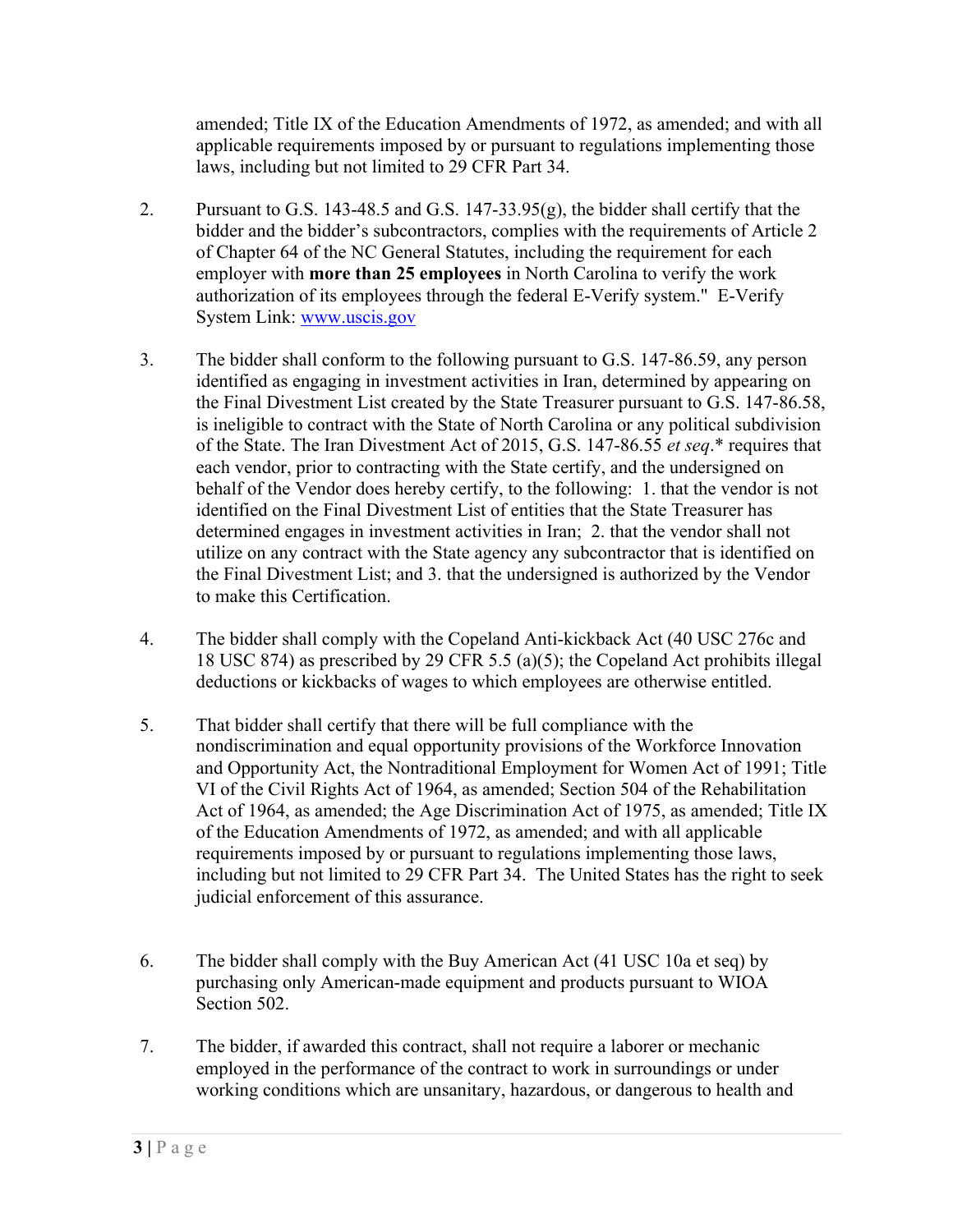safety pursuant to CFR 29-70.21613(c)(3).

8. The bidder shall comply with Contract Work Hours and Safety Standards Act (40 USC 327-332) specifically  $(c)(3)(iii)$ .

## **IV. Timeline**

| <b>Action Item</b>                                                           | Date                                    | Location                                                                       |
|------------------------------------------------------------------------------|-----------------------------------------|--------------------------------------------------------------------------------|
| <b>RFP Notice of Release Date</b>                                            | November15, 2016                        |                                                                                |
| <b>RFP Advertisement</b>                                                     | November 15, 16, 17, 2016               | Mountain Xpress, Land of Sky Regional Council website, Mountain Area Workforce |
|                                                                              |                                         | <b>Development Board website</b>                                               |
| RFP Release Date, Notice Date of Intent to Bid, Bidders Conference/Pre-Award | Monday, November 21, 2016               | Land of Sky Regional Council Office                                            |
| <b>Technical Assistance</b>                                                  | 9:30 a.m.                               | 339 New Leicester Highway, Suite 104                                           |
|                                                                              |                                         | Asheville, NC 28806                                                            |
| <b>Due Date for Proposals</b>                                                | No later than 4:00 pm,                  | <b>Nathan Ramsey</b>                                                           |
|                                                                              | Friday, December 16, 2016               | <b>Mountain Area WDB Director</b>                                              |
|                                                                              |                                         | 339 New Leicester Highway, Suite 104                                           |
|                                                                              |                                         | Asheville, NC 28806                                                            |
| <b>Contract Award Date</b>                                                   | No later than Friday, December 30, 2016 |                                                                                |
| <b>Projected Completion Date</b>                                             | Tuesday, January 31, 2016               |                                                                                |

Any questions regarding this RFP shall be sent via electronic mail to nathan@landofsky.org. The bidders conference on Monday, November 21, 2016 at 9:30 am at the Land of Sky Regional Council office will provide bidders the opportunity to ask any questions regarding this RFP.

### **V. Specifications**

The Advanced Manufacturing Career Pathways Outreach shall be targeted towards "Dislocated Workers" as defined by the Workforce & Innovation Opportunity Act of 2014 (hereinafter referred to as "WIOA"). The outreach can be available for other target populations but the focus should be "Dislocated Workers."

"Dislocated Workers" are defined by WIOA as:

- 1. An individual who was terminated, laid off, or received a notice of termination or layoff; and Is determined unlikely to return to previous industry or occupations, and either one of the following: is eligible for or has exhausted entitlement to unemployment compensation or is not eligible for unemployment compensation but can show attachment to the workforce of sufficient duration.
- 2. An individual who was terminated, laid off, or received a notice of layoff from employment at a plant, facility, or enterprise as a result of: permanent closure or substantial layoff; or an individual employed at a facility at which the employer has made a general announcement that such facility will close within 180 days.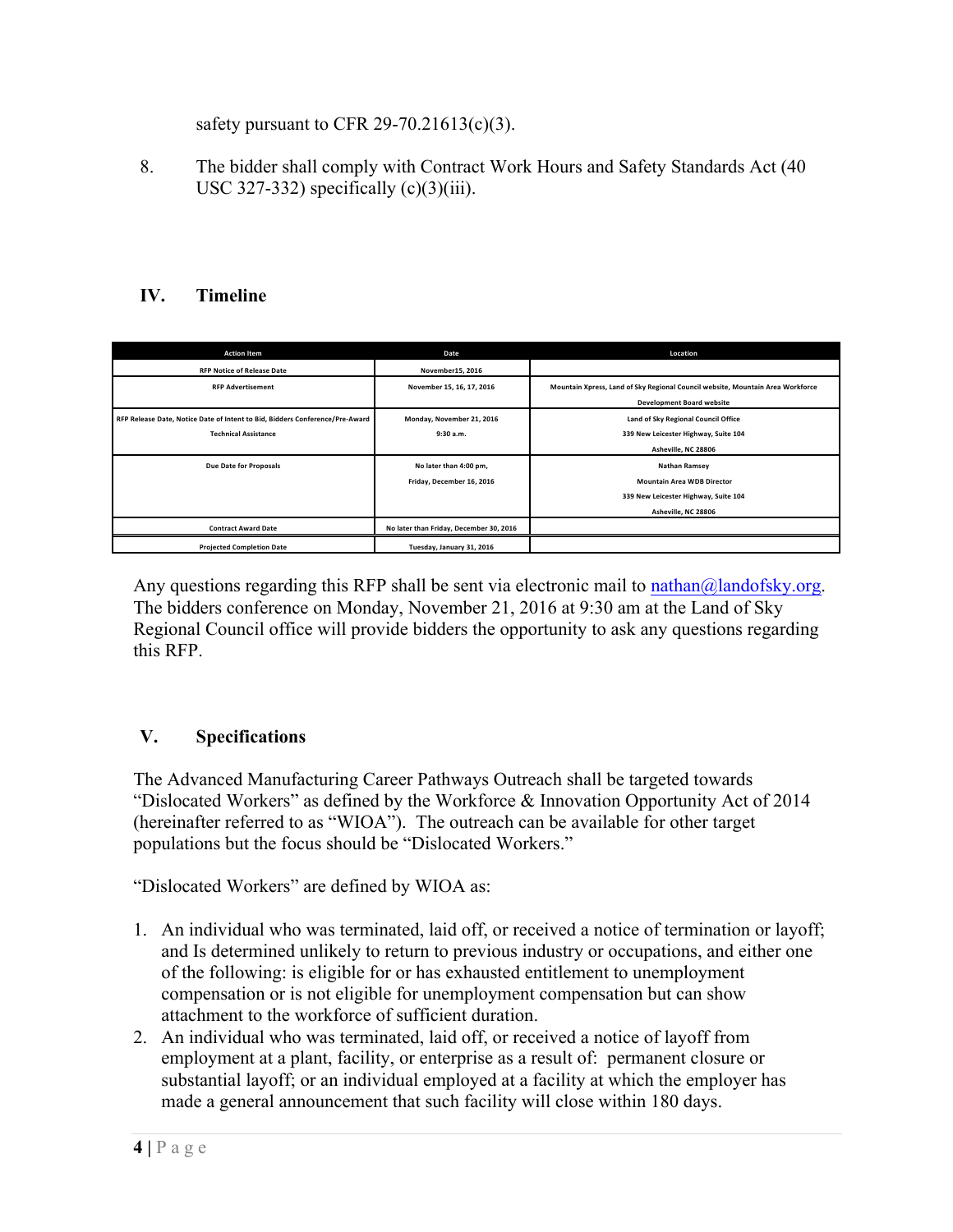- 3. Was self-employed (including employment as a farmer, rancher or a fisherman) but is unemployed as result of general economic conditions in the community in which the individual resides or because of a natural disaster.
- 4. An individual who was dependent on the income of another family member and is no longer supported by the income of that family member; or is the dependent spouse of a member of the armed forces on active duty and whose family income is significantly reduced because of a deployment, a call or order to active duty, or service connected death or disability of the service member; and is unemployed or underemployed and is experiencing difficulty in obtaining or upgrading employment.
- 5. A non-retiree military service member who was discharged or released from service under conditions other than dishonorable, or has received a notice of military separation.
- 6. The spouse of a member of the armed forces on active duty, and who has experienced the loss of employment as a direct result of relocation to accommodate a permanent change in duty station of such member; or the spouse of a member of the armed forces on active duty and who is unemployed or underemployed and is experiencing difficulty in obtaining or upgrading employment.

The Local Area which comprises Buncombe, Henderson, Madison, and Transylvania Counties has developed, with employer leadership and direction, Advanced Manufacturing Career Pathways in Production, Maintenance, and Engineering. These pathways can be accessed at the following link:

http://www.landofsky.org/pdf/MAWD/AMCP\_Application\_MAWD\_Final.pdf. The Advanced Manufacturing Career Pathways including in this link are incorporated by reference into this Request for Proposals.

The Mountain Area Workforce Development Board is seeking proposals to reach "Dislocated Workers" to encourage them to consider a career in Advanced Manufacturing in our Local Area. The outreach materials that should be considered in proposals include the following:

- 1. Brochures and other types of handouts: These materials which describe the Advanced Manufacturing Career Pathways in the Local Area, the Local Area refers to Buncombe, Henderson, Madison, and Transylvania Counties, will be used at career centers, human service agencies, job fairs, community colleges, universities, and other venues to reach Dislocated Workers.
- 2. Videos: Development of short videos, some of which shall be no more than thirty seconds, all of which will be no more than three minutes in duration, which can include virtual job shadowing, worker testimonials, overview of Advanced Manufacturing employers in the Local Area, which illustrate the Advanced Manufacturing Career Pathways in the Local Area.
- 3. Website: Development of a website that will demonstrate the Advanced Manufacturing Career Pathways in the Local Area. The website will include the ability for Advanced Manufacturing employers to post job openings on the website where the Advanced Manufacturing employer is providing educational and training assistance to the employee. The website will allow Dislocated Workers to search available job openings in the Local Area which allow the worker to be eligible for training and educational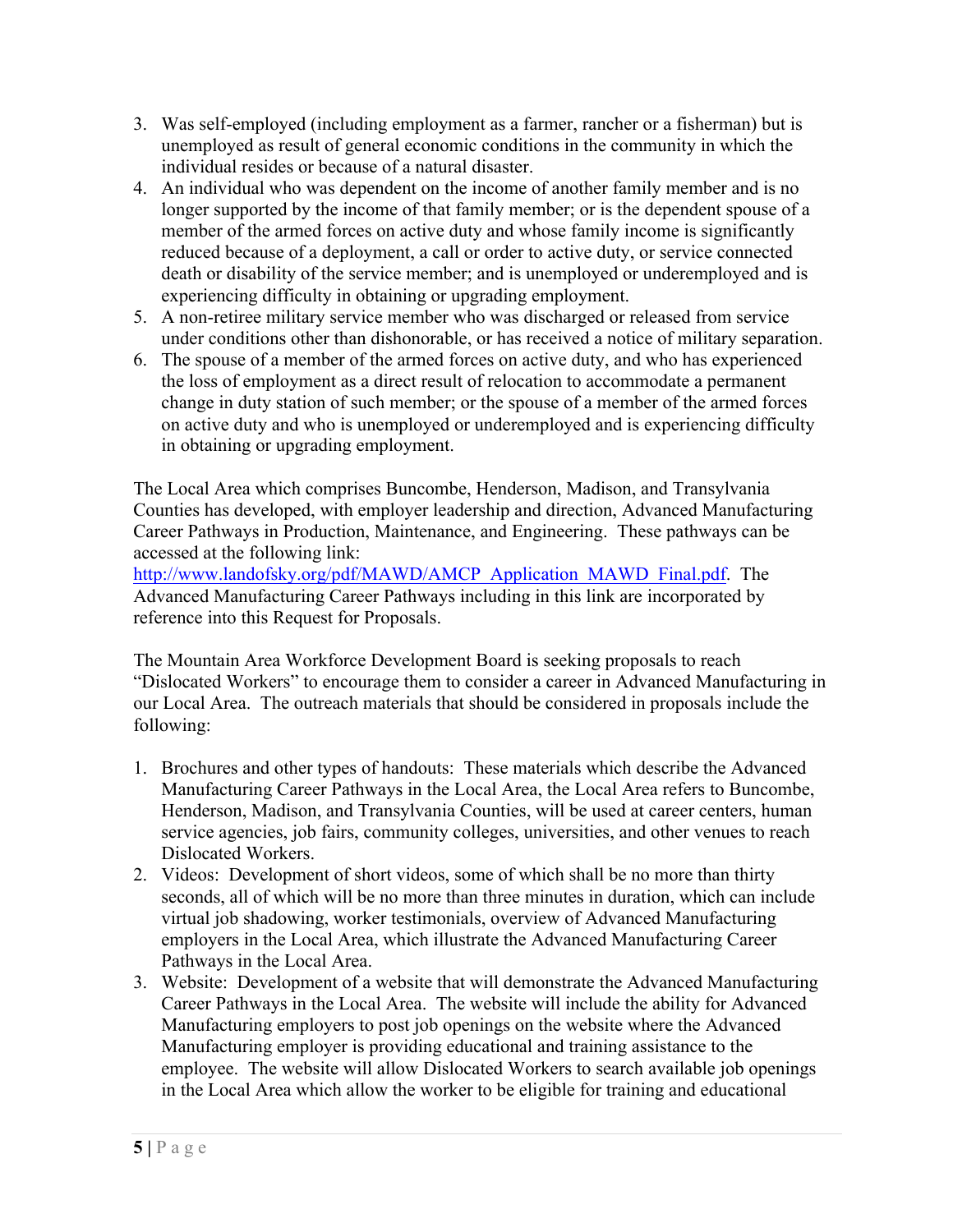assistance from the employer. The website will include links and connections to NCWorks Online, and to higher education resources for Advanced Manufacturing Career Pathways at AB Tech, Blue Ridge Community College, Western Carolina University, UNC Asheville and NC State University's mechatronics engineering program. The website should be capable of being integrated with other sector career pathways in the Local Area so dislocated workers can find all sector career pathways on one platform.

- 4. Social media tools The development of outreach to Dislocated Workers focused on social media platforms, including but not necessarily limited to, Facebook, Twitter, LinkedIn, and Instagram).
- 5. Smart Phone outreach Integrating the NCWorks App into the overall outreach strategy to engage dislocated workers for careers in advanced manufacturing.
- 6. Advanced Manufacturing Career Pathways brand Developing a proven message to help Dislocated Workers better understand the Advanced Manufacturing Career Pathways available to them in the Local Area.
- 7. Key Messaging components include:
	- Advanced Manufacturing employers offer careers that make a difference in our community and world
	- Upward mobility is available and attainable for employees in the Advanced Manufacturing industry
	- Advanced Manufacturing employers pay very well and job security is better or comparable to most other industries
	- Advanced Manufacturing is high tech and clean, this isn't your grandfather's manufacturing
- 8. Deliverables:
	- Seven Videos: a) One 3-minute video b)Two 60 second videos and c) Four 30-second videos; each video should include multiple employers and to the extent possible shall include employers from all four counties in the Local Area.
	- Postcard design
	- Tri-Fold Brochure design
	- Career Fair materials including: a) branded tablecloth b)table top display and c)three pop-up floor displays and d) chotskies (give aways)
	- Website to promote the "Earn and Learn" opportunities available for Advanced Manufacturing careers in the Local Area
	- Social Media Marketing Tools and Deployment: Content that can be utilized on multiple social media platforms with unique branded pages for Facebook, Twitter, LinkedIn, Instagram and SnapChat; budget shall provide for effective use for social media outreach strategy to dislocated workers.

Nothing in this RFP shall be considered as an offer to effect a contractual agreement. The Mountain Area Workforce Development Board reserves the right to reject all proposals.